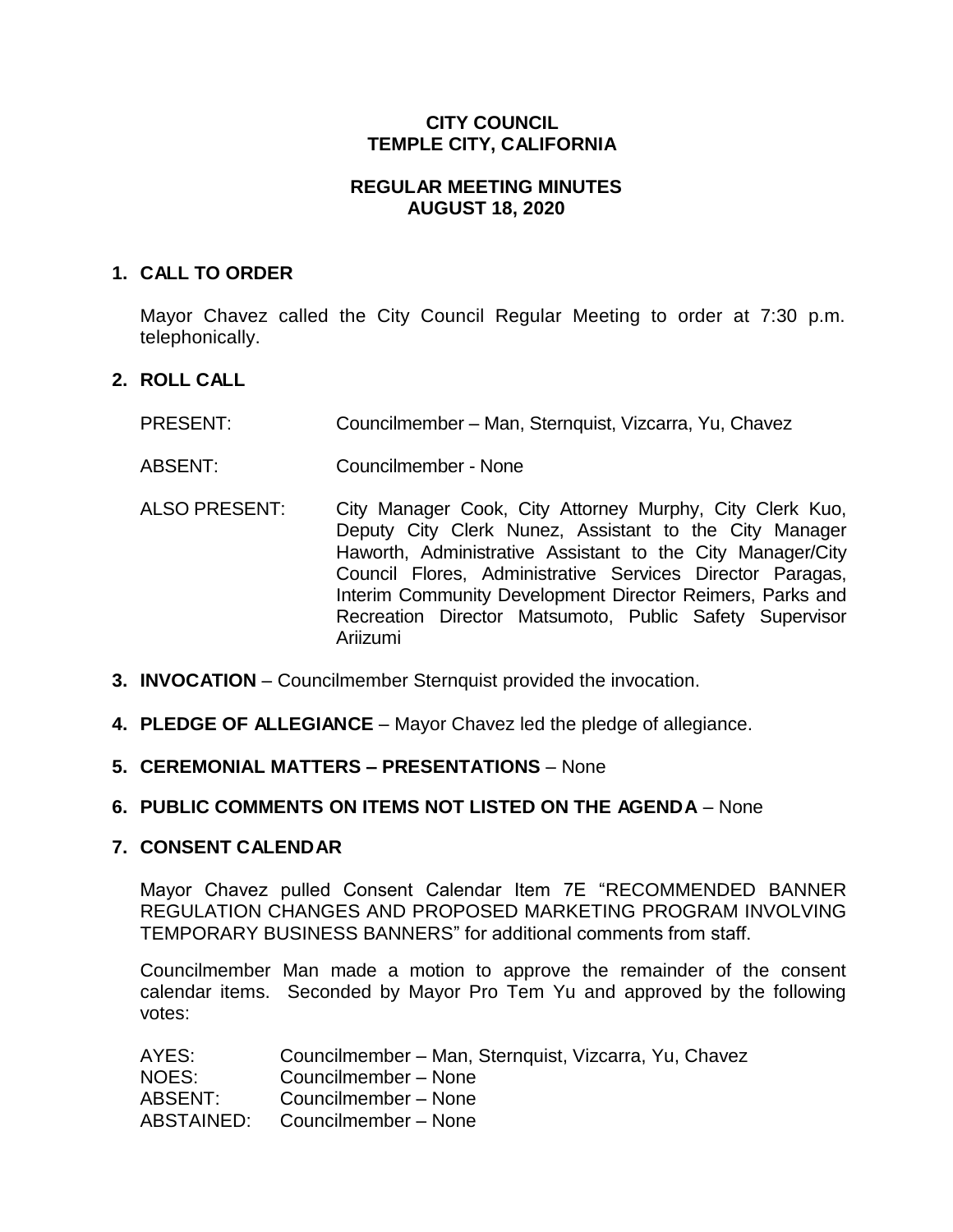### E. [RECOMMENDED BANNER REGULATION CHANGES AND PROPOSED](https://ca-templecity.civicplus.com/DocumentCenter/View/14910/09-7E-Banner-Regulation_Staff-Report)  [MARKETING PROGRAM INVOLVING TEMPORARY BUSINESS BANNERS](https://ca-templecity.civicplus.com/DocumentCenter/View/14910/09-7E-Banner-Regulation_Staff-Report)

The City Council is requested to consider changing the maximum size and number of banner allowed and provide input on the proposed City-sponsored "Open for Business" temporary banner program.

City Manager Cook gave a brief summary of the staff report and highlighted criteria of the temporary business banners.

Action:

- 1. Modified the maximum square footage of temporary business banners to one square foot per one and a half linear feet of the wall on which the banner is hung for banner permit applications submitted during the local state of emergency or for the next six months, whichever comes first;
- 2. Temporarily increased the maximum number of banners that can be hung from one to two during the local state of emergency or for the next six months, whichever comes first; and
- 3. Provided input and concur with staff's recommendation for a City-sponsored "Open for Business" temporary banner program.

Consent Calendar Items were heard out of order.

### A. APPROVAL OF MINUTES

The City Council is requested to review and approve:

- 1. Minutes of the Special [City Council Meeting of](https://ca-templecity.civicplus.com/DocumentCenter/View/14901/02-7A-1-CCM---2020-07-29-Closed-Session_Anticipated-Litigation-and-eviction-moratorium) July 29, 2020;
- 2. [Minutes of the Special City Council Meeting of July 30, 2020;](https://ca-templecity.civicplus.com/DocumentCenter/View/14902/03-7A-2-CCM---2020-07-30-Sheriff-Monthly)
- 3. [Minutes of the Regular City Council Meeting of August 4, 2020;](https://ca-templecity.civicplus.com/DocumentCenter/View/14903/04-7A-3-CCM---2020-08-04) and
- 4. [Minutes of the Special City Council Meeting of August 6, 2020.](https://ca-templecity.civicplus.com/DocumentCenter/View/14909/05-7A-4-CCM---2020-08-06-Joint-Meeting-with-the-TCUSD)

Action: Approved.

### B. [LEGISLATIVE UPDATE](https://ca-templecity.civicplus.com/DocumentCenter/View/14904/05-7B-Legislative-Update_Staff-Report_w-attachment)

The City Council is requested to receive and file the legislative update report.

Action: Received and filed update.

### C. [CONFLICT OF INTEREST BIENNIAL REVIEW](https://ca-templecity.civicplus.com/DocumentCenter/View/14905/06-7C-Biennial-Review-of-Conflict-of-Interest_Staff-Report_w-attachment-and-exhibits)

City Council is requested to approve the City's updated conflict of interest code. A conflict of interest code tells public officials, government employees, and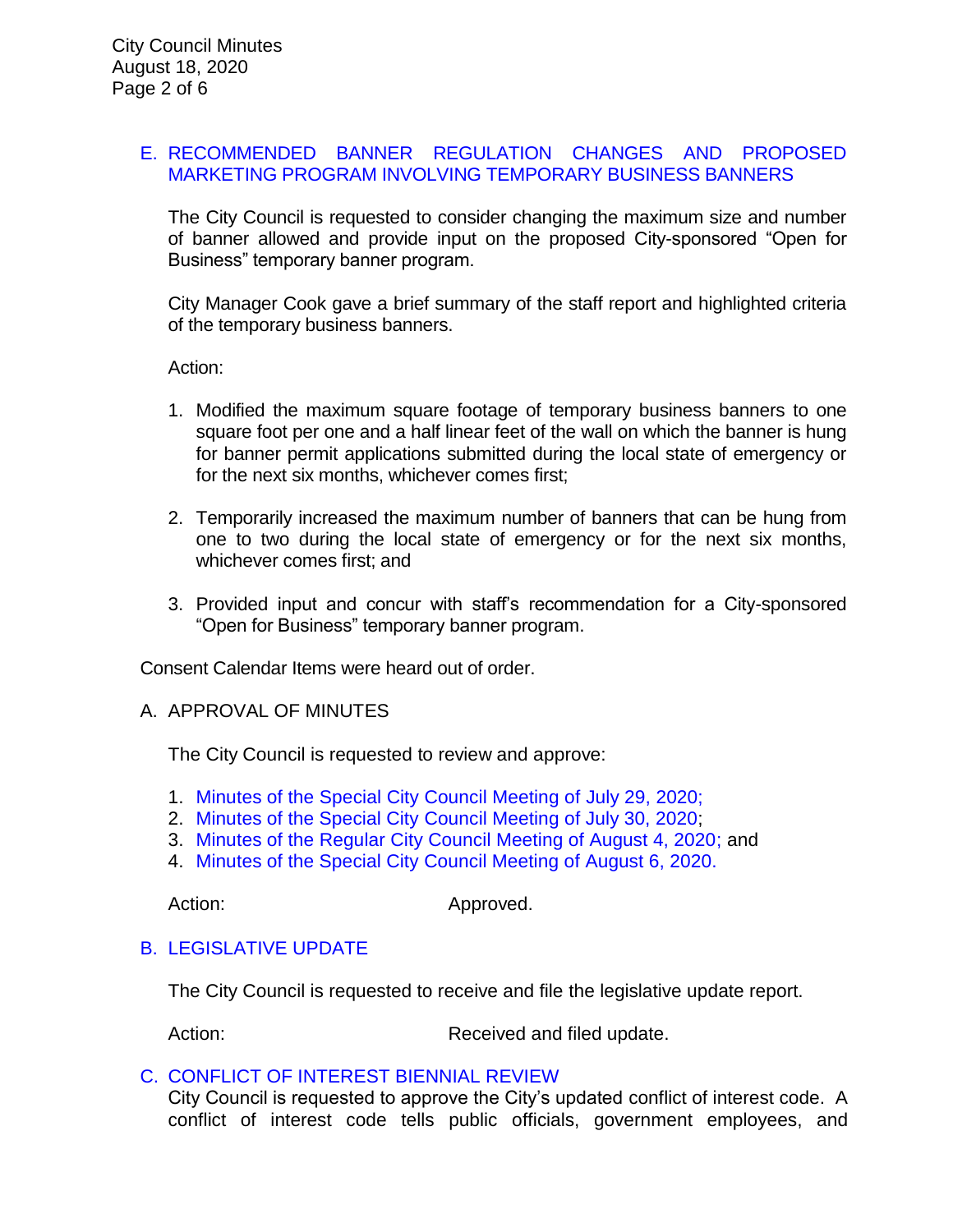consultants what financial interests they must disclose on their Fair Political Practices Commission Statement of Economic Interests form (Form 700).

Action: Adopted Resolution No. 20-5487 which updates the City's Conflict of Interest Code.

### D. [PROFESSIONAL SERVICES AGREEMENT WITH HARRIS & ASSOCIATES](https://ca-templecity.civicplus.com/DocumentCenter/View/14906/07-7D-Harris-and-Associates_Staff-Report_w-attachment)

The City Council is requested to approve the Professional Services Agreement with Harris & Associates.

Action:

- 1. Approved a professional services agreement with Harris & Associates in the amount of \$27, 040 for work related to the formation of a citywide street maintenance assessment district; and
- 2. Authorized the City Manager to execute the agreement.

# F. [ADOPTION OF RESOLUTION NO. 20-5488](https://ca-templecity.civicplus.com/DocumentCenter/View/14907/09-7F-Warrant-Register_Reso-No-20-5488-81820---Warrants--Demands-FY-2020-2021) APPROVING PAYMENT OF BILLS [FOR FISCAL YEAR 2020-21](https://ca-templecity.civicplus.com/DocumentCenter/View/14907/09-7F-Warrant-Register_Reso-No-20-5488-81820---Warrants--Demands-FY-2020-2021)

The City Council is requested to adopt Resolution No. 20-5488 authorizing the payment of bills.

Action: **Adopted Resolution No. 20-5488.** 

# **8. PUBLIC HEARING** – None

### **9. UNFINISHED BUSINESS**

### **10. NEW BUSINESS**

# A. [COVID-19 BUSINESS CONTINUITY PLAN](https://ca-templecity.civicplus.com/DocumentCenter/View/14911/11-10A_Continuity-Plan_Staff-Report_w-attachment)

City Council's approval of the COVID-19 Business Continuity Plan will formalize the City's service goals and priorities during the pandemic. Council approval will also direct staff to return on September 15 with a report outlining accomplishments to date and proposed actions for the next 60 days.

City Manager Cook gave a brief summary of the staff report.

City Council asked questions regarding the COVID-19 Business Continuity Plan

Mayor Chavez opened public comment. Hearing no request to speak, Mayor Chavez closed public comment.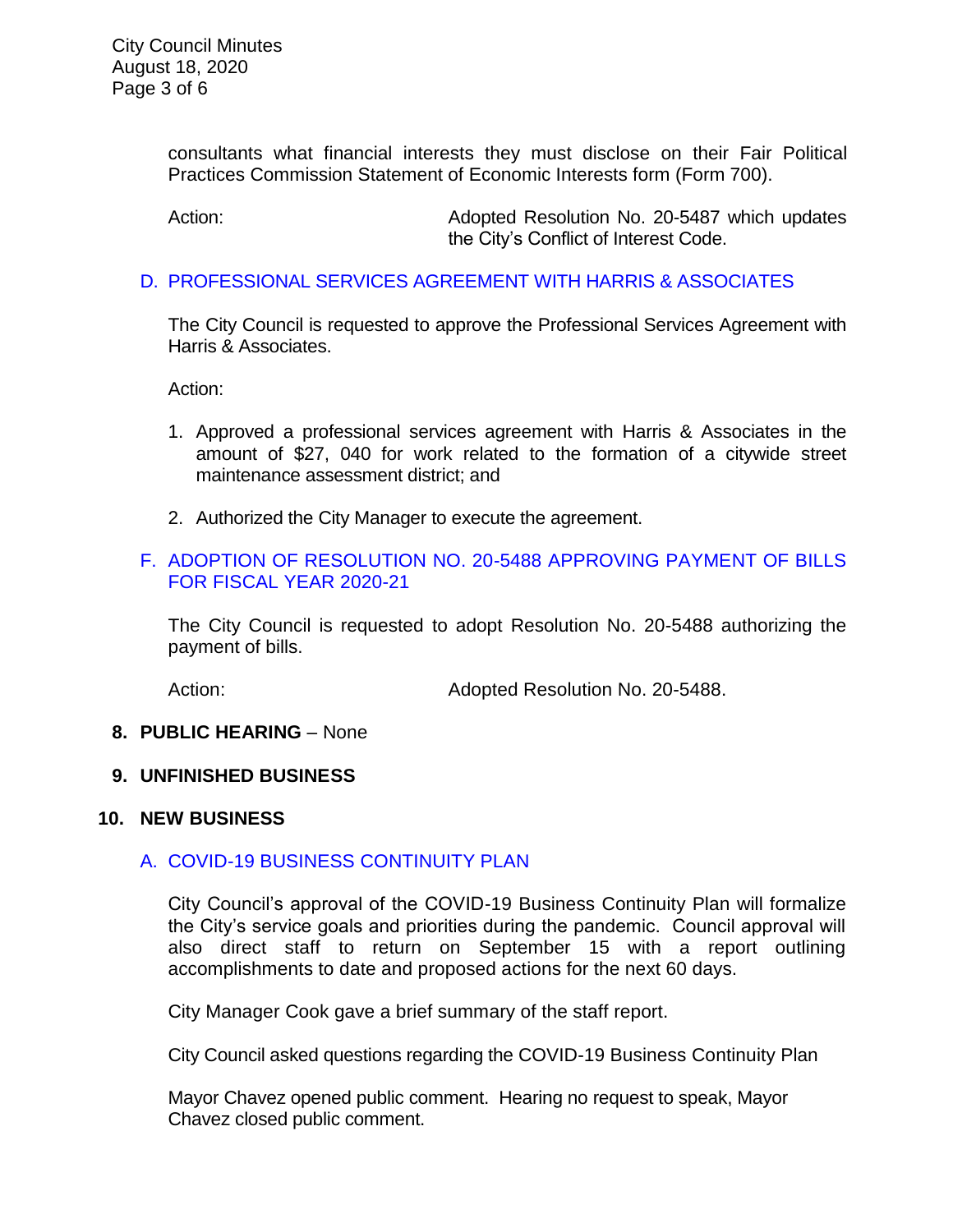City Council made final comments regarding the COVID-19 Business Continuity Plan.

Mayor Pro Tem Man approved the COVID-19 Business Continuity Plan, which identifies the City's service goals and priority initiatives during the pandemic and directed staff to return to Council on September 15 with a staff report outlining accomplishments to date and proposed actions for the next 60 days, and consider revising the name of the continuity plan. Seconded by Councilmember Man and approved by the following votes:

| AYES:      | Councilmember – Man, Sternquist, Vizcarra, Yu, Chavez |
|------------|-------------------------------------------------------|
| NOES:      | Councilmember - None                                  |
| ABSENT:    | Councilmember - None                                  |
| ABSTAINED: | Councilmember - None                                  |

- **11. UPDATE FROM CITY MANAGER** commented on the parks and recreation virtual summer programs, the Temple City High School Class of 2020 graduation and book pickup event. He talked about the processes put in place to reopen City Hall to the public and staff. He also stated that staff will do their best to share and engage the public the blackout locations throughout the City on Nixel.
- **12. UPDATE FROM CITY ATTORNEY** report that the 9<sup>th</sup> Circuit issued a decision on the Federal Communications Commission's small cellular moratorium order**.** The FCC attempted to take away all discretion from local jurisdiction's roll out of 5G infrastructure. The  $9<sup>th</sup>$  Circuit does allow local jurisdictions to have subjective aesthetic standards. City Attorney Murphy will work with staff to update the City's ordinance regarding this matter.

# **13. COUNCIL REPORTS REGARDING AD HOC OR STANDING COMMITTEE MEETINGS**

A. SCHOOL DISTRICT/CITY STANDING COMMITTEE (Councilmember Man and Mayor Chavez) – Formed 1/3/2012

No report.

B. LAS TUNAS DOWNTOWN REVITALIZATION STANDING COMMITTEE (Mayor Chavez and Mayor Pro Tem Yu) – Formed 2/18/2014

No report.

C. FUTURE DEVELOPMENT OF CITY PROPERTIES STANDING COMMITTEE (Mayor Pro Tem Yu and Councilmember Man) – Formed 2/18/2014

No report.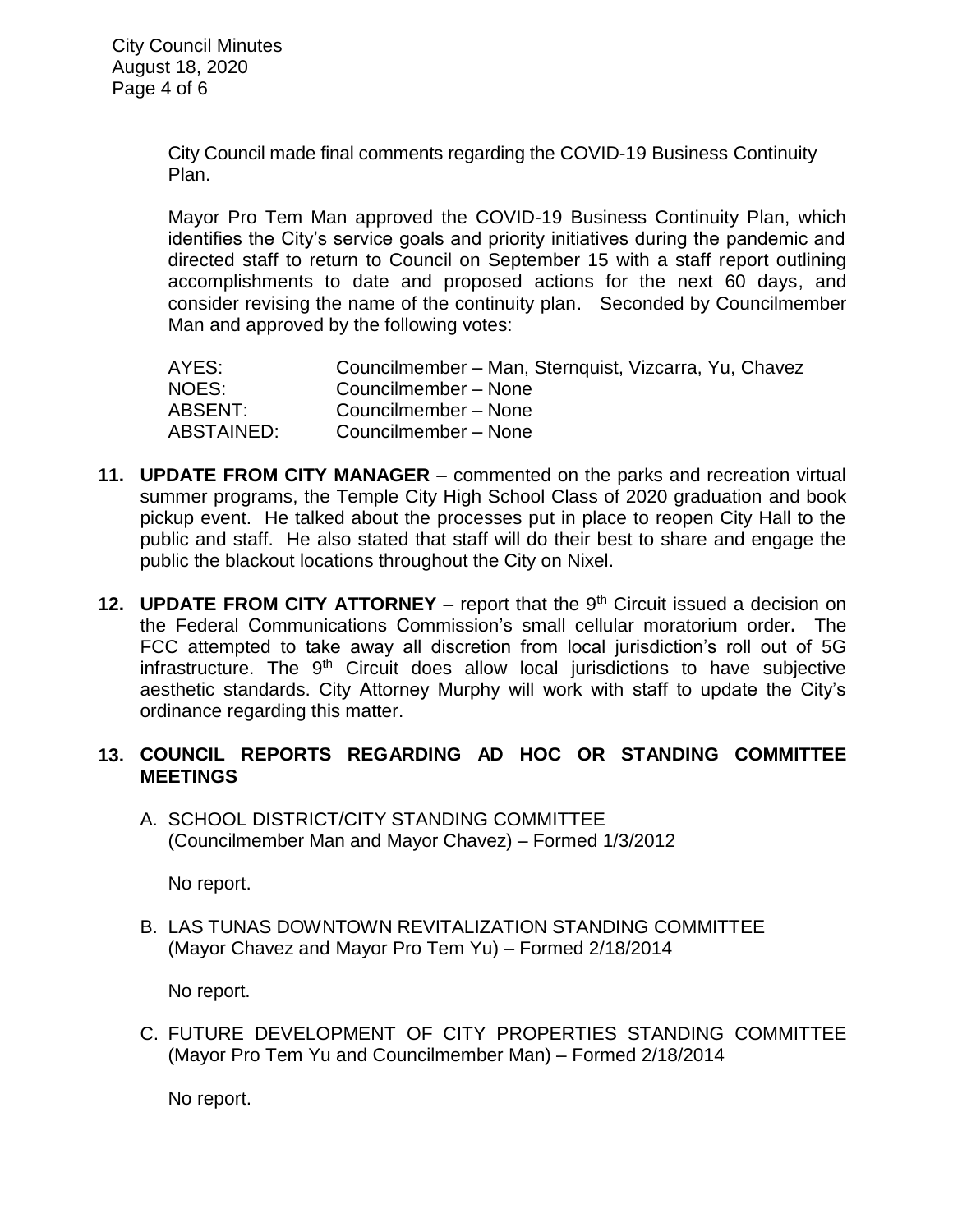D. AUDIT STANDING COMMITTEE (Mayor Chavez and Mayor Pro Tem Yu) – Formed 7/15/2014

No report.

E. FACILITIES, PUBLIC WORKS, AND INFRASTRUCTURE STANDING **COMMITTEE** (Mayor Pro Tem Yu and Councilmember Man) – Formed 4/4/2017

No report.

F. PRIMROSE PARK ART ELEMENT AD HOC (Councilmember Vizcarra and Mayor Pro Tem Yu) – Formed 5/19/20

No report.

# **14. COUNCIL ITEMS SEPARATE FROM THE CITY MANAGER'S REGULAR AGENDA**

- A. COUNCILMEMBER STERNQUIST shared that residents can visit Southern California Edison's website and opt out of late night blackout update notifications and commented on the City's Movie Night event at Live Oak Park.
- B. COUNCILMEMBER VIZCARRA commented on City's Movie Night event and shared that he receives calls from Southern California Edison regarding upcoming power outages.
- C. COUNCILMEMBER MAN commented on City's Movie Night event and City's upcoming virtual Neighborhood Watch.
- D. MAYOR PRO TEM YU commented on City's Movie Night event and the process put in place for reopening City Hall to the public and staff.
- E. MAYOR CHAVEZ congratulated Councilmember Man on the birth of his second son and commented on the Temple City High School Class of 2020 graduation.
- **15. ADDITIONAL PUBLIC COMMENTS ON ITEMS NOT LISTED ON THE AGENDA** None.

# **16. ADJOURNMENT**

The City Council adjourned the Regular Meeting at 8:45 p.m.